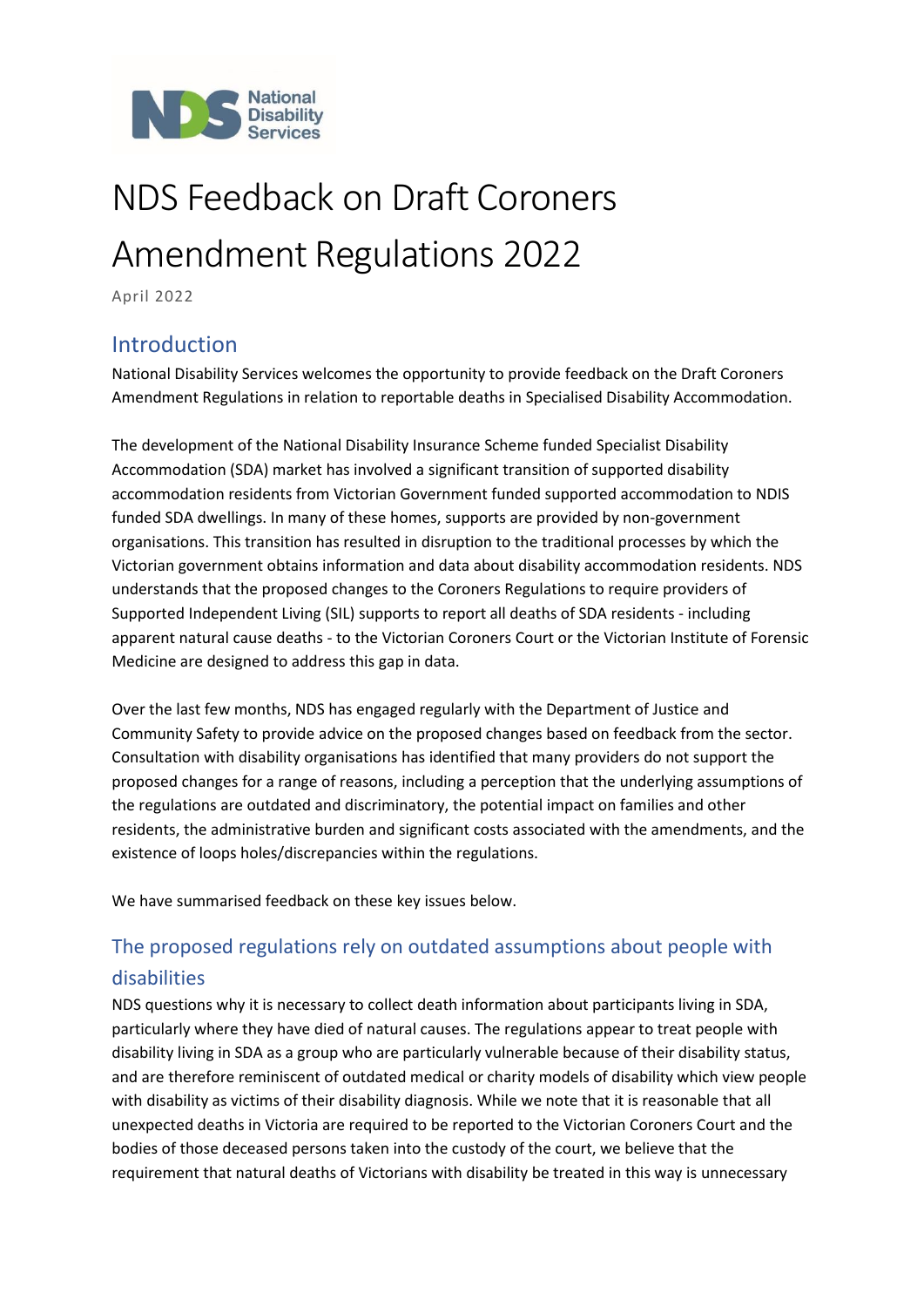

and discriminatory. Victorians with disability should have the same right as any other Victorian to have their wishes respected at the end of their life. Many people with disability and their families would prefer that this process is family-led and does not involve possession of the person's body by the Coroners Court of Victoria. These regulations, which we believe unnecessarily infringe upon the rights of Victorians with disabilities to have a peaceful and family-led departure, are out of line with the inclusion principles in the Victorian State Disability Plan and the forthcoming Disability Inclusion Act, and the Victorian Government's commitment to They are also out of line with the broad principles and aims of the National Disability Insurance Scheme, which is designed to enable people with disability to have individual choice and control and be at the centre of decision-making on issues that impact them.

#### Impact on residents' families, friends, and other residents

NDS is also concerned that the regulations which would require the bodies of deceased SDA participants to be taken into the possession of the Coroners Court are likely to have a negative impact on the participants' grieving loved ones. Disability service providers have noted that the regulations may cause significant distress for families and loved ones of deceased persons, who may be restricted in their capacity to make timely funeral arrangements as they see fit and in line with the wishes of the deceased person. They also expressed concern about the potential impact on other residents in the house, who may not have the capacity to understand the process and may be distressed further by the involvement and presence of authorities in the process.

#### Administrative burden associated with the regulations

The death of a participant in SDA setting is a challenging time for support providers, who must manage difficult conversations with families, friends and other residents while navigating complex and administratively burdensome processes and procedures. Registered NDIS providers, including those who provide Supported Independent Living supports, are already bound by reporting requirements under the [NDIS Commission's Incident Management and Reportable Incidents](https://www.ndiscommission.gov.au/providers/incident-management-and-reportable-incidents)  [framework,](https://www.ndiscommission.gov.au/providers/incident-management-and-reportable-incidents) which include comprehensive death reporting requirements. Providers have expressed frustration that the proposed new Victorian reporting requirements, which essentially duplicate the NDIS Quality and Safeguards Commission reporting requirements, would place an unnecessary additional pressure on providers during a difficult period. To avoid placing additional administrative burden on providers, we argue that the Victorian Government should establish a data sharing protocol with the NDIS Commission to collect such information, rather than requiring providers to complete duplicative reports.

#### Significant costs of implementing the amendments

NDS has provided feedback to the Department of Justice and Community Safety that the proposed amendments would have a substantial financial impact on Supported Independent Living (SIL) providers in Victoria. Our consultation with SIL providers identified that the reporting and subsequent activities associated with the proposed regulations would likely cost providers between \$700-\$1,700 for each resident death, depending on the complexity of the case. It is noted that such state specific costs are not accounted for in the national NDIS price setting process which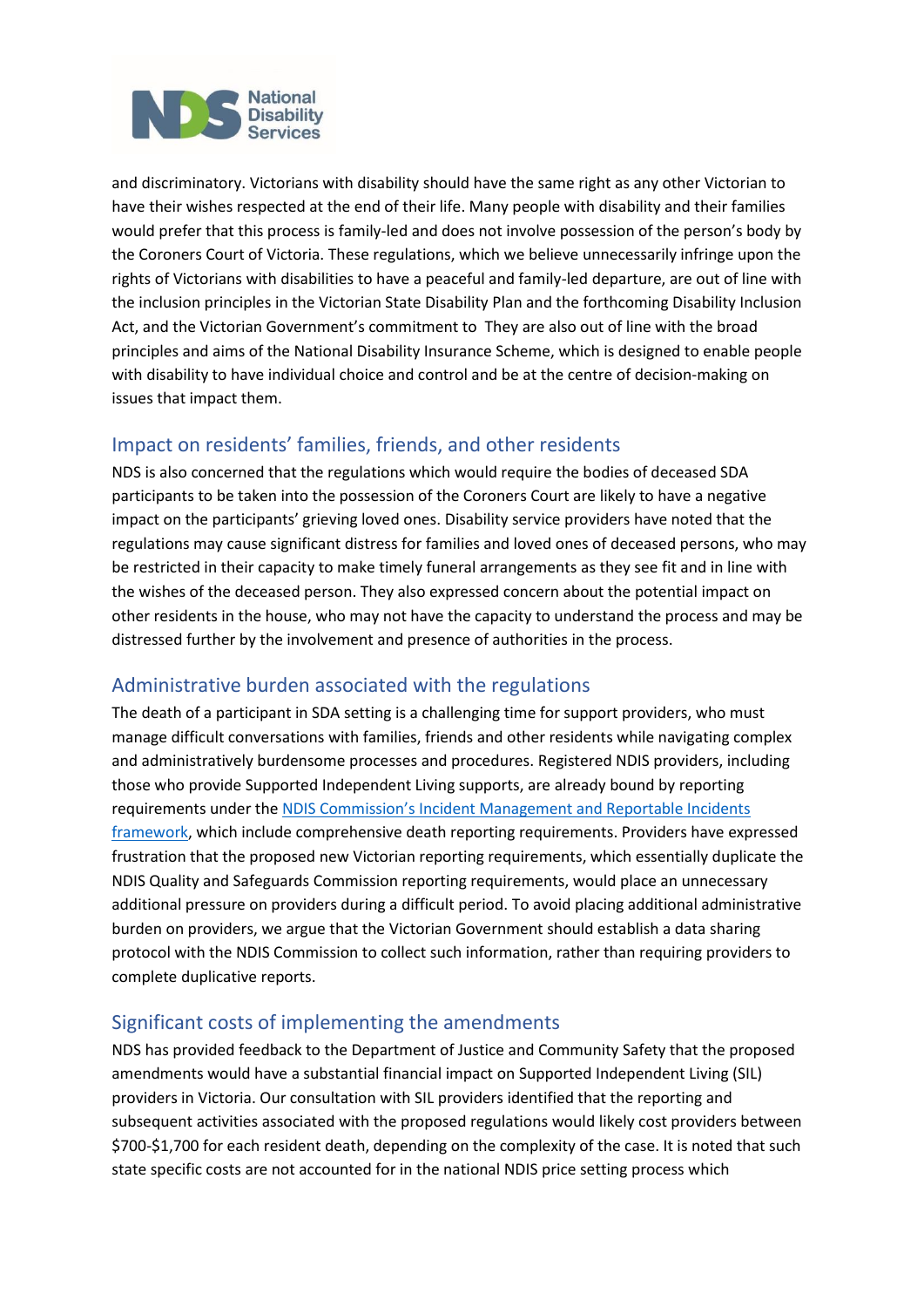

determines the income received by SIL providers. Providers noted that with the current demands on registered SIL providers due to NDIS Commission reporting and compliance requirements, and the decreasing margins associated with working with people with more complex needs including those in SDA, the need to carry more legislative compliance could have a significant impact on SIL providers' willingness to provide registered SIL supports to SDA participants.

#### Challenges in capturing the intended cohort

We have identified a number of issues within the draft regulations which may limit the reach of the data that is collected. One key area of concern is the definition used for Supported Independent Living Providers. The draft amendment refers to Section 498B of the Residential Tenancies Act which defines a Supported Independent Living Provider as 'a registered NDIS provider that provides supported independent living assistance'. It is essential to note that SIL providers are not required to be registered with the NDIS Quality and Safeguards Commission. As a result, some unregistered SIL providers provide SIL supports within SDA properties. Our interpretation of the draft amendments is that the reporting requirements placed on SIL providers will only apply to those who are registered with the Commission, leaving a gap in data around the deaths of SDA residents who are supported by unregistered SIL providers.

A number of providers also noted that some of their SDA residents do not receive supports from a Supported Independent Living Provider at all. One example of this is a woman with Multiple Sclerosis who lives in an SDA property with her husband who is her full-time carer. Our understanding is that individuals who receive their daily living supports from informal carers (e.g., family members, friends) will not be covered by the proposed regulations.

# Lack of clarity around reporting responsibilities

Service providers identified several areas where further clarity around the responsibilities of providers under the proposed amendments is required. In particular, it is unclear whether an unregistered SIL provider is able to report deaths (including natural deaths) of SDA participants. It is also unclear whether other providers (e.g. the SDA provider) should report a death to the coroner if the resident does not receive SIL supports, or does receive SIL supports but by an unregistered provider.

Providers also raised concerns associated with the lack of clarity around reporting requirements where a person has died in hospital. Providers noted that in cases where a participant has died under medical care, it would make more sense for the reporting to be done by the medical practitioners involved in the participant's healthcare, given their expertise in the participant's health conditions. Providers noted that this was particularly relevant where participants had been in hospital for an extended period and had therefore not received direct support from the SIL provider for some time.